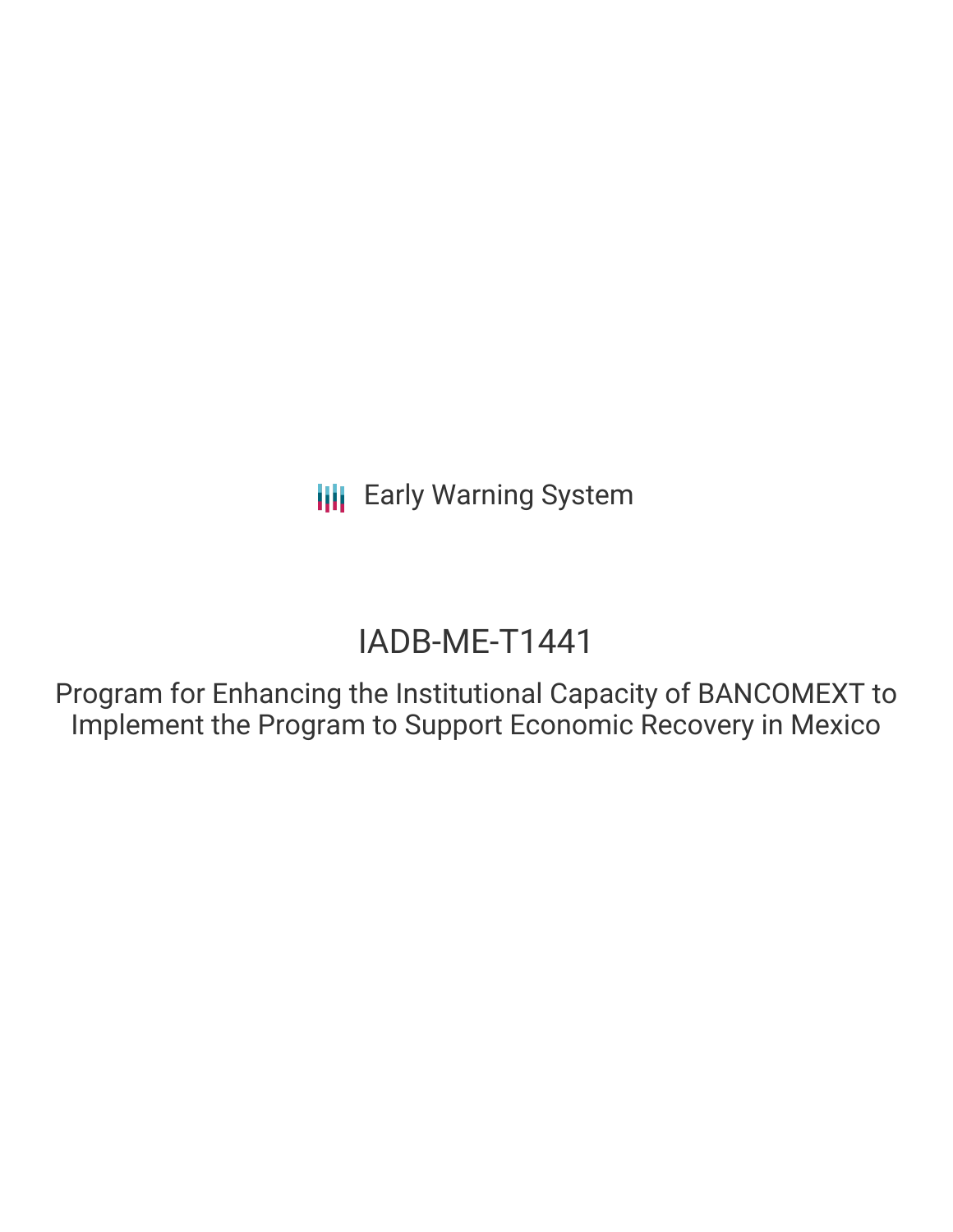

## Early Warning System

Program for Enhancing the Institutional Capacity of BANCOMEXT to Implement the Program to Support Economic Recovery in Mexico

### **Quick Facts**

| <b>Countries</b>               | Mexico                                 |
|--------------------------------|----------------------------------------|
| <b>Financial Institutions</b>  | Inter-American Development Bank (IADB) |
| <b>Status</b>                  | Approved                               |
| <b>Bank Risk Rating</b>        | U                                      |
| <b>Borrower</b>                | <b>BANCOMEXT</b>                       |
| <b>Sectors</b>                 | Finance, Technical Cooperation         |
| <b>Investment Type(s)</b>      | Grant                                  |
| <b>Investment Amount (USD)</b> | $$0.95$ million                        |
| <b>Project Cost (USD)</b>      | $$0.95$ million                        |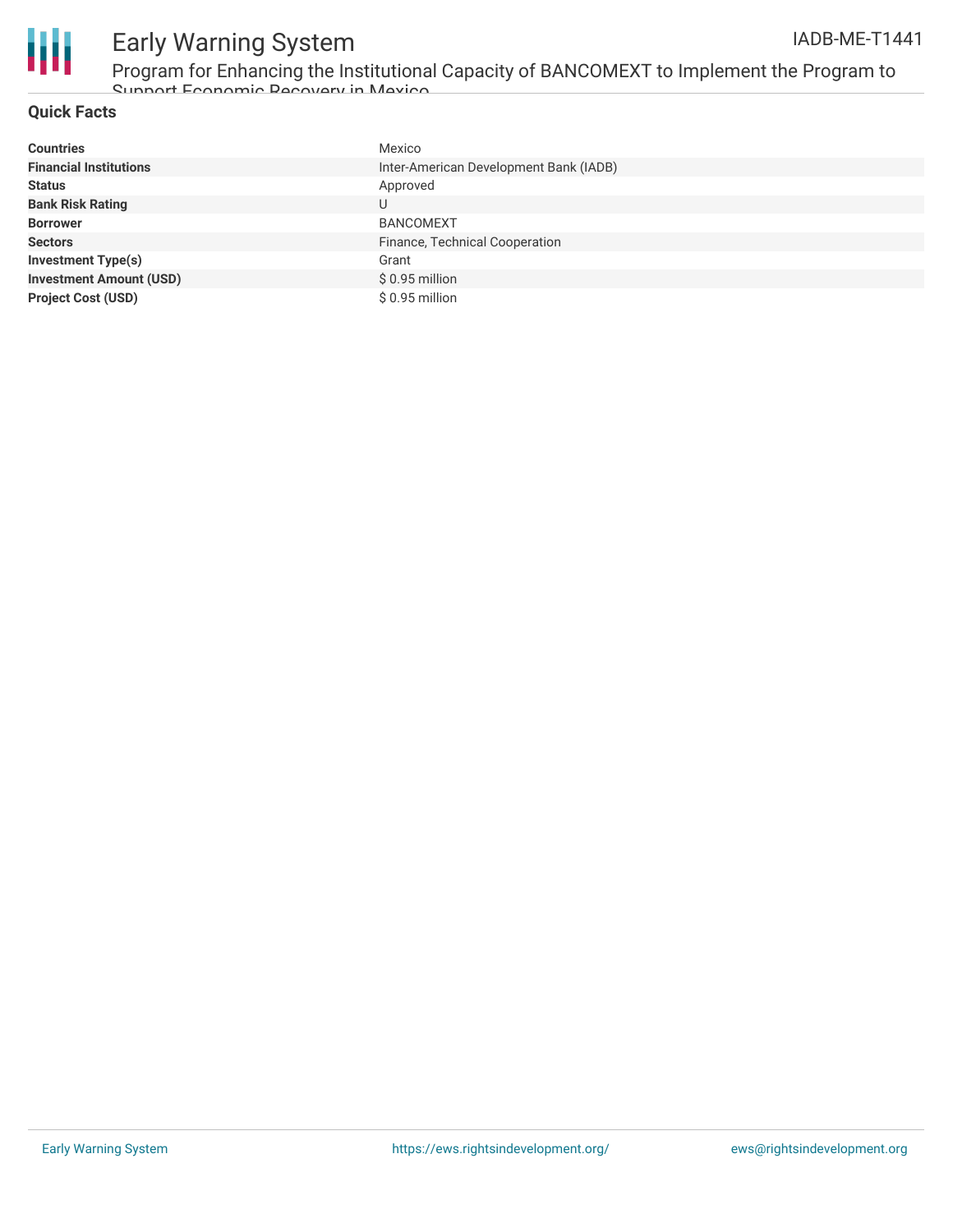

### Early Warning System

Program for Enhancing the Institutional Capacity of BANCOMEXT to Implement the Program to Support Economic Recovery in Mexico

### **Project Description**

The main objective of this Technical Cooperation (TC) is to support BANCOMEXT in to develop relevant institutional capacities and operational support to design and implement the Program to Support Economic Recovery in Mexico. The IDB is financing with special attention to Energy Efficiency-Distributed Energy developments and the environmental and social benefits of the projects they will finance.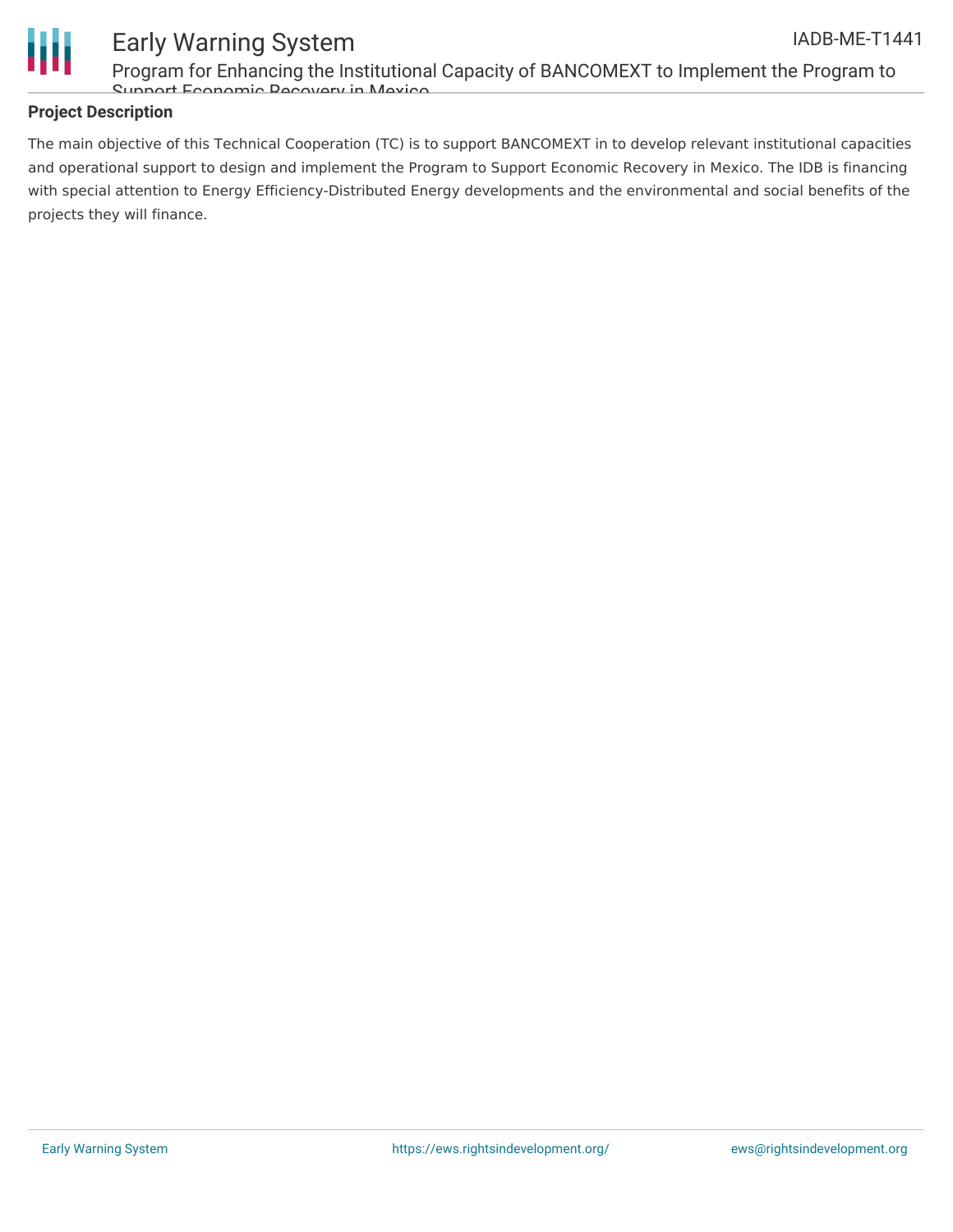

### Early Warning System

Program for Enhancing the Institutional Capacity of BANCOMEXT to Implement the Program to Support Economic Recovery in Mexico

#### **Investment Description**

• Inter-American Development Bank (IADB)